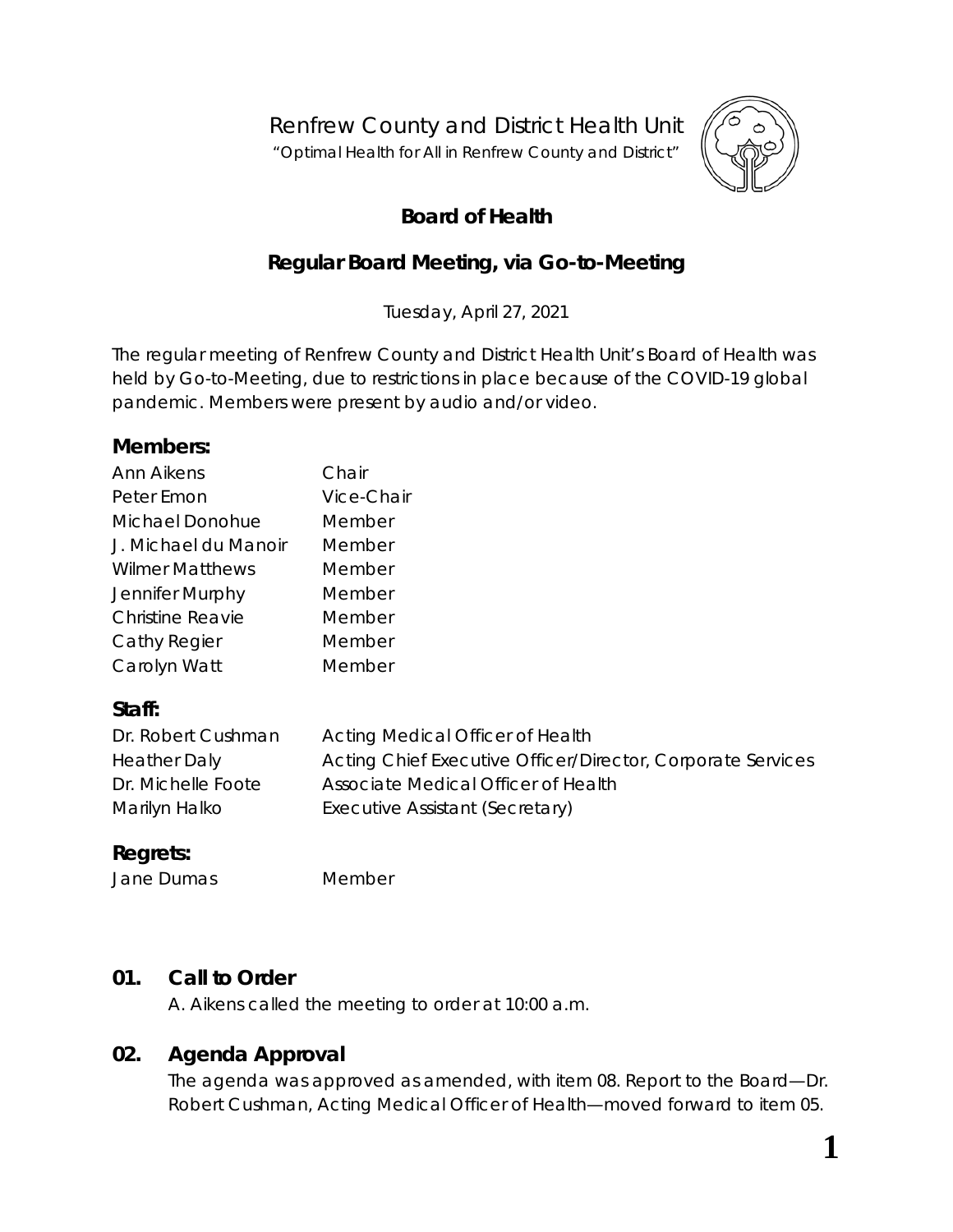## **Resolution: # 1 BoH 2021-Apr-27**

A motion by C. Reavie; seconded by C. Watt; be it resolved that the Board approve the agenda, as amended.

Carried

## **03. Declarations of Conflict of Interest**

There were no declarations of conflict of interest.

## **04. Delegations**

There were no delegations.

#### **05. Staff Reports**

(moved forward from item 08., as per amended agenda)

a. Report to the Board—Acting Medical Officer of Health Dr. Robert Cushman, Acting Medical Officer of Health, Renfrew County and

District Health Unit, presented the following written report to the Board:

• *[Report to the Board](https://www.rcdhu.com/wp-content/uploads/2021/11/08.-a.-Acting-MOH-Board-Report-with-OHT-application-added.pdf)*.

The Report included the following items:

- [Ontario Health Team \(OHT\) Updates/COVID-19 Update](http://portal.rcdhu.com/board/wp-content/uploads/2021/04/Acting-MOH-Board-Report-first-two-pages.pdf) (*two pages*)
- Four Rivers OHT[—Briefing Note Board Member Sign-Off for OHT Full](http://portal.rcdhu.com/board/wp-content/uploads/2021/04/Briefing-Note-for-Boards-of-Directors-OHT-Full-Application-FINAL.pdf) [Application](http://portal.rcdhu.com/board/wp-content/uploads/2021/04/Briefing-Note-for-Boards-of-Directors-OHT-Full-Application-FINAL.pdf) (*three pages*)
- Four Rivers [OHT Full Application](http://portal.rcdhu.com/board/wp-content/uploads/2021/04/OHT-Full-Application-information-deck-.pdf) *An Overview—*the PDF version of the Four Rivers PowerPoint presentation (*24 pages*)
- Network 24 [OHT Full Application April 13, 2021](http://portal.rcdhu.com/board/wp-content/uploads/2021/04/OHT-Full-Application-Approved-April-15-2021.pdf) (*38 pages*)
- Network 24 OHT [Collaboration Table April 12, 2021](http://portal.rcdhu.com/board/wp-content/uploads/2021/04/Network-24-Collaboration-Table-04.12-deck.pdf)*—*the PDF version of the Network 24 PowerPoint presentation (*21 pages*)
- [Network 24 Ontario Health Team April 30, 2021](http://portal.rcdhu.com/board/wp-content/uploads/2021/04/NTWK-24-Application-Consolidated-April-21-Draft.pdf) (*39 pages*)
- [Renfrew County and District Health Unit—COVID-19 Epidemiology](http://portal.rcdhu.com/board/wp-content/uploads/2021/04/COVID-19-RCDHU-Epidemiology-Update-2021-04-21-1.pdf) [Update—April 21, 2021](http://portal.rcdhu.com/board/wp-content/uploads/2021/04/COVID-19-RCDHU-Epidemiology-Update-2021-04-21-1.pdf) (*eight pages*).

Dr. Foote updated the Board Members on the progress of the Network 24 Ontario Health Team.

Dr. Cushman referred to the Case Summary-2021-Apr-26, posted to the RCDHU website, to provide the Board with an update regarding COVID-19, in Renfrew County and District (RCD).

To date, over 65,000 doses of COVID-19 vaccines have been administered in RCD.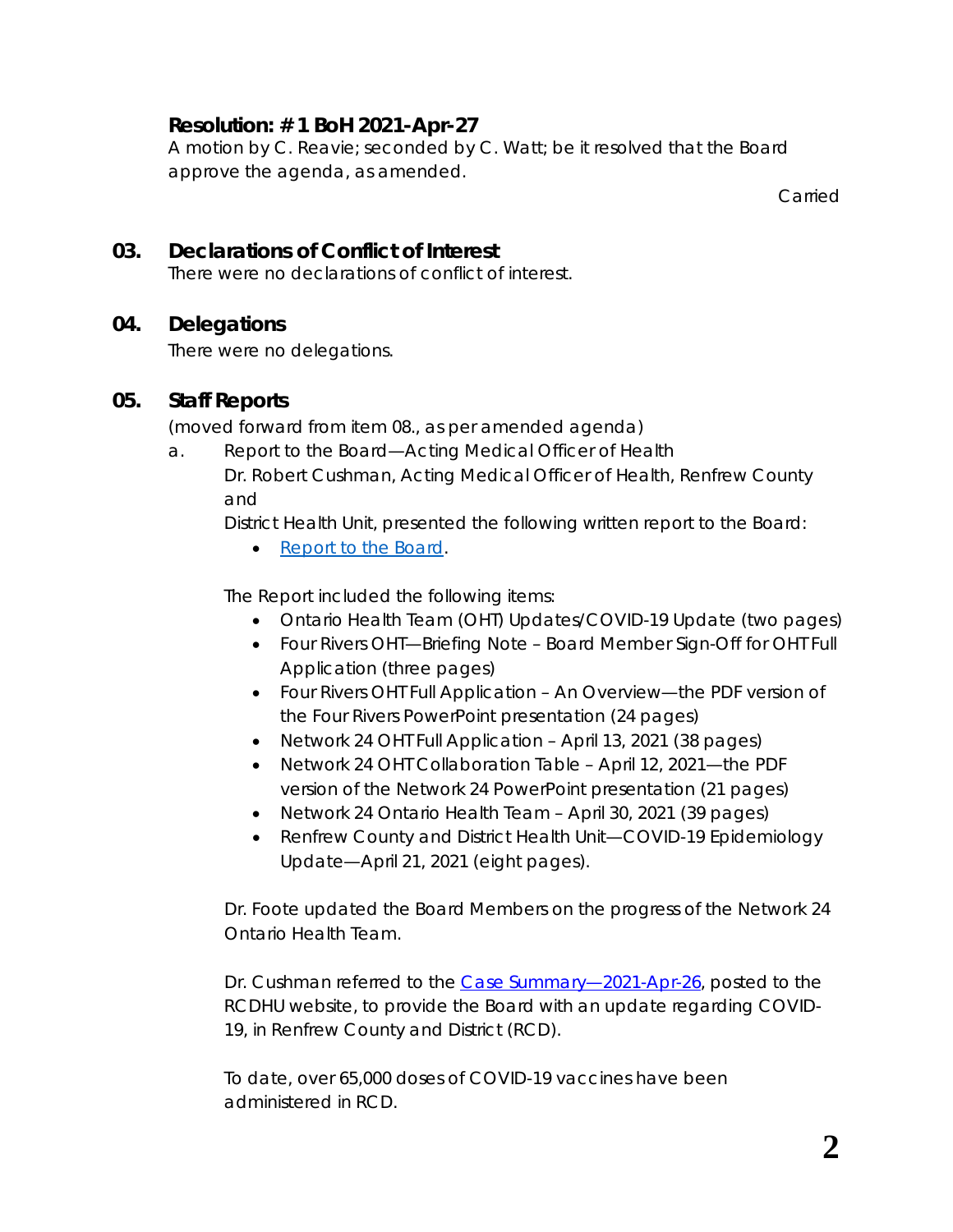Dr. Cushman and Dr. Foote answered questions from the Board regarding items from the *Report*.

#### **Resolution: # 2 BoH 2021-Apr-27**

A motion by M. Donohue; seconded by C. Reavie; be it resolved that the Board accept the Four Rivers Ontario Health Team (OHT) application in principle, as submitted; and further that the Chair and MOH(A) be directed to sign the confirmation of partnership consistent with the application process at this stage.

Carried

#### **Resolution: # 3 BoH 2021-Apr-27**

A motion by C. Watt; seconded by J. Murphy; be it resolved that the Board accept the Network 24 Ontario Health Team (OHT) application in principle, as submitted, and further that the Chair and MOH(A)confirm that the information is accurate and complete for this stage of the application process.

Carried

The following expanded 57 page version of the *Network 24 Ontario Health Team Application* was posted to the Board Portal:

• [Network 24 Ontario Health Team Application Final](https://www.rcdhu.com/wp-content/uploads/2021/11/Network-24-OHT-Application-final-for-partner-sign-off.pdf) for Partner Sign-off.

## **Resolution: # 4 BoH 2021-Apr-27**

A motion by C. Reavie; seconded by C. Regier; be it resolved that the Board accept the Report to the Board from Dr. Robert Cushman, Acting Medical Officer of Health.

Carried

At 11:26 a.m., Dr. Cushman vacated the meeting.

## **06. Minutes of Previous Meetings (Approval)**

a. Regular Board Meeting Minutes 2021-Mar-30 The meeting minutes for the Regular Board meeting held on Tuesday, March 30, 2021, via *GoToMeeting*, were approved, as presented.

## **Resolution: # 5 BoH 2021-Apr-27**

A motion by J. Murphy; seconded by J. M. du Manoir; be it resolved that the Board approve the meeting minutes from the Regular Board meeting held on Tuesday, March 30, 2021, as presented.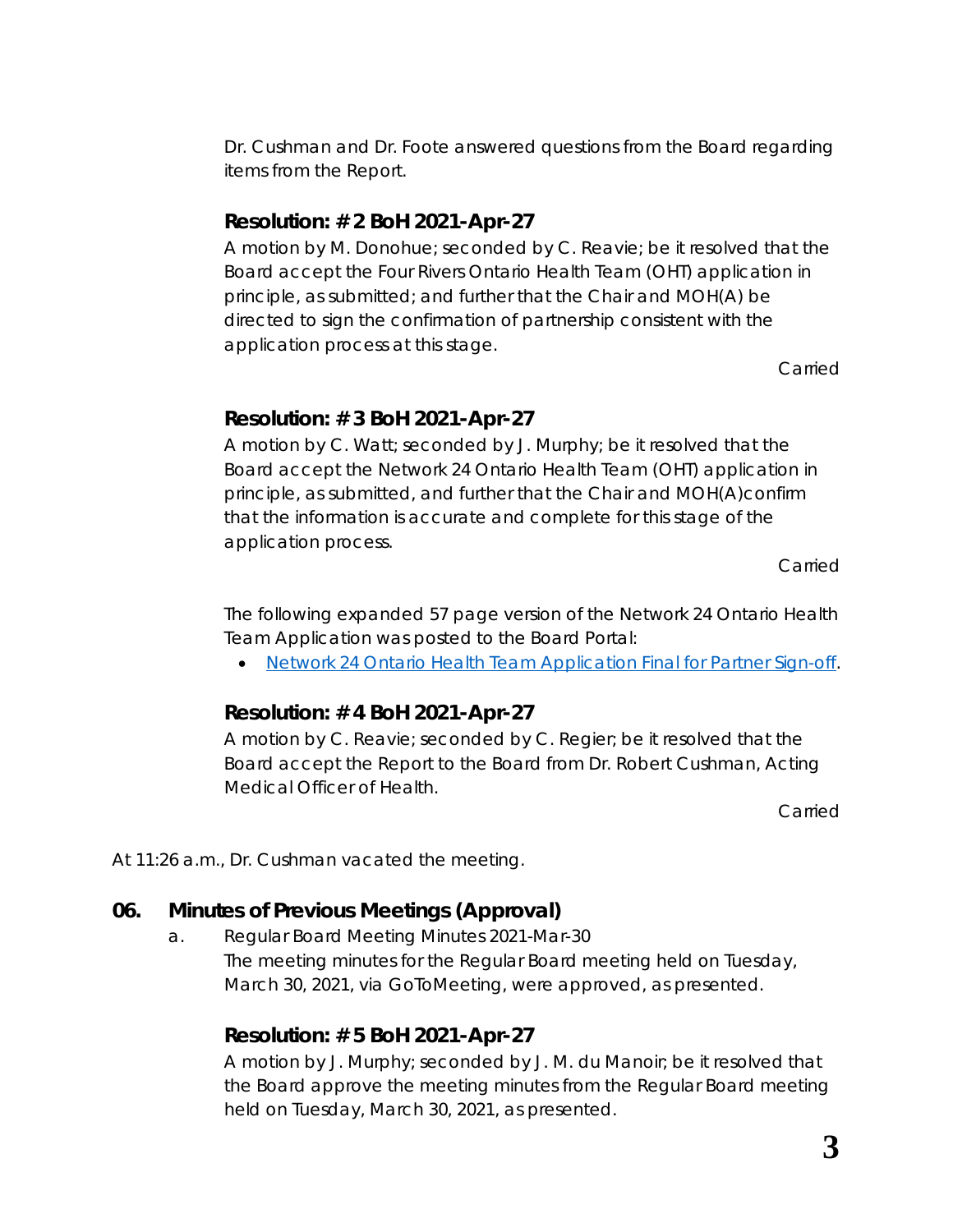#### **07. Business Arising**

a. Action List—Regular Board Meeting—2021-Mar-30—updated All items from the updated [Action List—2021-Mar-30](https://www.rcdhu.com/wp-content/uploads/2021/11/06.-a.-Action-List-Regular-Board-Meeting-2021-Mar-30-DRAFT-changes.pdf) Regular Board Meeting were completed or deferred to a later date.

#### **08. Correspondence**

The Board received the following correspondence:

| Subject: |                                                                                                 | From:                       | Action:                                                                                        |
|----------|-------------------------------------------------------------------------------------------------|-----------------------------|------------------------------------------------------------------------------------------------|
| a.       | Response-Grey Bruce<br><b>Resignation-March 2021</b>                                            | • Grey Bruce Health<br>Unit | Sent by email on<br>2021-Mar-29<br>Referred to the<br>Executive<br>Committee.                  |
| $b$ .    | Reminder - Submission of<br><b>Resolutions for alPHa</b><br>2021 AGM                            | $\bullet$ alPHa             | Sent by email on<br>2021-Mar-29<br>Received as<br>information.                                 |
| $C$ .    | <b>Resolution from</b><br><b>Corporation of the City</b><br>of North Bay re COVID-19<br>Vaccine | • North Bay                 | • Scanned and sent<br>by email on<br>2021-Apr-22<br>Referred to the<br>Executive<br>Committee. |
| d.       | alPHa Information<br>Break-April 2021                                                           | $\bullet$ alPHa             | • Sent by email on<br>2021-Apr-21<br>Received as<br>information.                               |

## **09. Board Committee Reports**

a. Resources

J. M. du Manoir, Resources Committee Chair, presented the following report to the Board, which included H. Daly's [Briefing Note—April 2021:](https://www.rcdhu.com/wp-content/uploads/2021/11/08.-a.-Briefing-Note-April-2021.pdf)

• [Resources Committee Board Report—2021-Apr-20.](https://www.rcdhu.com/wp-content/uploads/2021/11/09.-a.-Resources-Committee-Board-Report-2021-Apr-20.pdf)

J. M. du Manoir recommended that the Annual Service Plan/2021 Budget be severed from the Resources Committee Board Report and addressed as a *stand-alone* item in the meeting.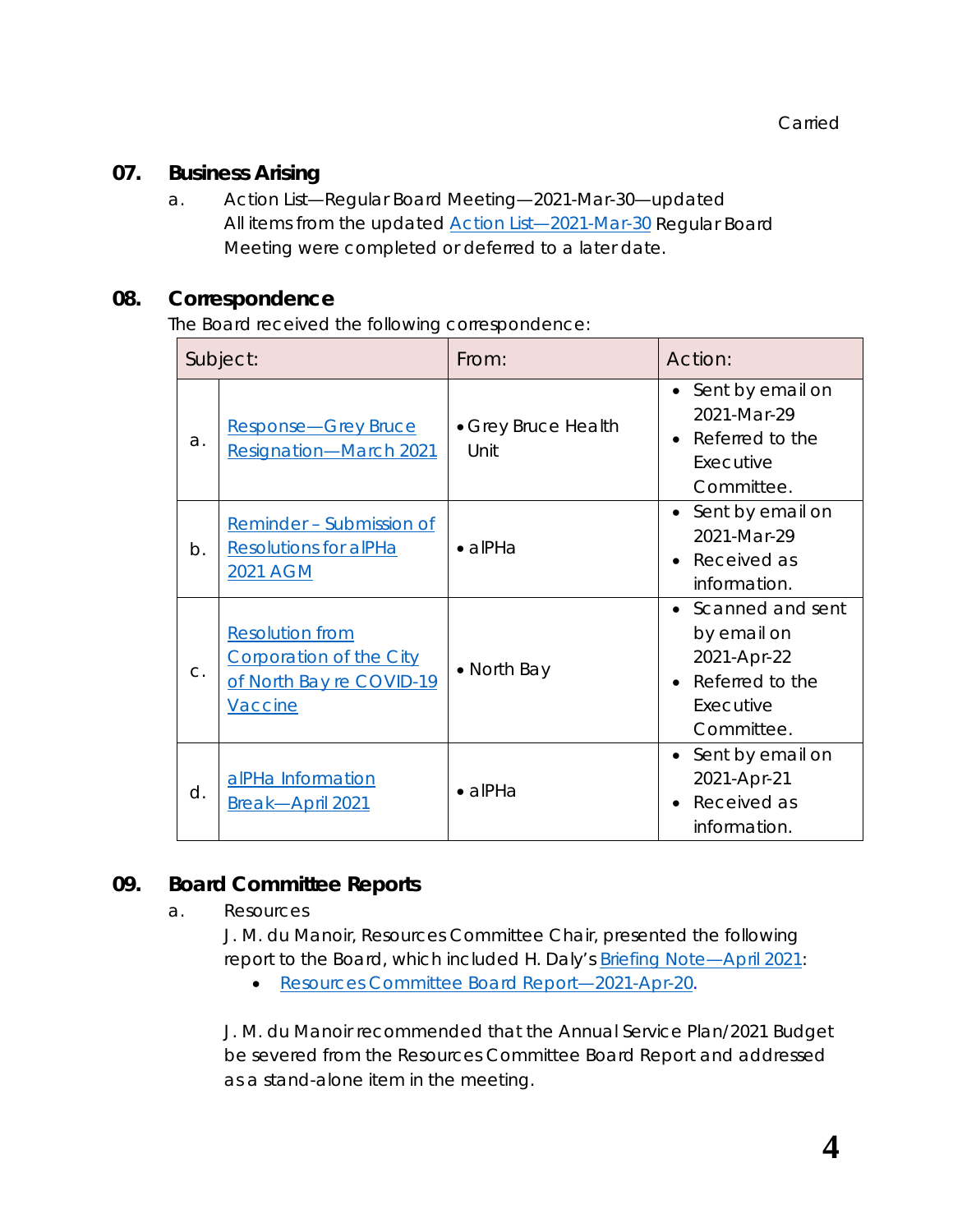# **Resolution: # 6 BoH 2021-Apr-27**

A motion by J. M. du Manoir; seconded by J. Murphy; be it resolved that the Board approve that the Annual Service Plan/2021 Budget be severed from the Resources Committee Board Report.

Carried

H. Daly stepped through the following spreadsheets, with the Board, answering questions throughout the presentation, regarding the Annual Service Plan/2021 Budget:

- [Table 1—Renfrew County and District Health Unit Budget—2021](https://www.rcdhu.com/wp-content/uploads/2021/11/Table-1.pdf)
- [Table 2—RCDHU Summary of Expenditures by Category 2021](https://www.rcdhu.com/wp-content/uploads/2021/11/Table-2.pdf)
- [Table 3—Summary of Expenditures by Standard: Annual Service](https://www.rcdhu.com/wp-content/uploads/2021/11/Table-3.pdf) [Plan 2021 Ministry of Health.](https://www.rcdhu.com/wp-content/uploads/2021/11/Table-3.pdf)

At 12:34 p.m., C. Regier vacated the meeting.

# **Resolution: # 7 BoH 2021-Apr-27**

A motion by J. M. du Manoir; seconded by C. Watt; be it resolved that the Board approve the Annual Service Plan/2021 Budget.

**Carried** 

The Board of Health Chair will sign both the Annual Service Plan and the 2021 Budget.

As a result of an action followed through by the Resources Committee, J. M. du Manoir recommended that Board Members vote on the virtual software platform used for Board and Committee meetings.

# **Resolution: # 8 BoH 2021-Apr-27**

A motion by J. M. du Manoir; seconded by W. Matthews; be it resolved that Board approve *GoToMeeting* as the virtual software platform used at the Regular and Committee Board of Health meetings.

Carried

# **Resolution: # 9 BoH 2021-Apr-27**

A motion by J. M. du Manoir; seconded by C. Watt; be it resolved that the Board accept the Resources Committee Board Report—2021-Apr-20.

Carried